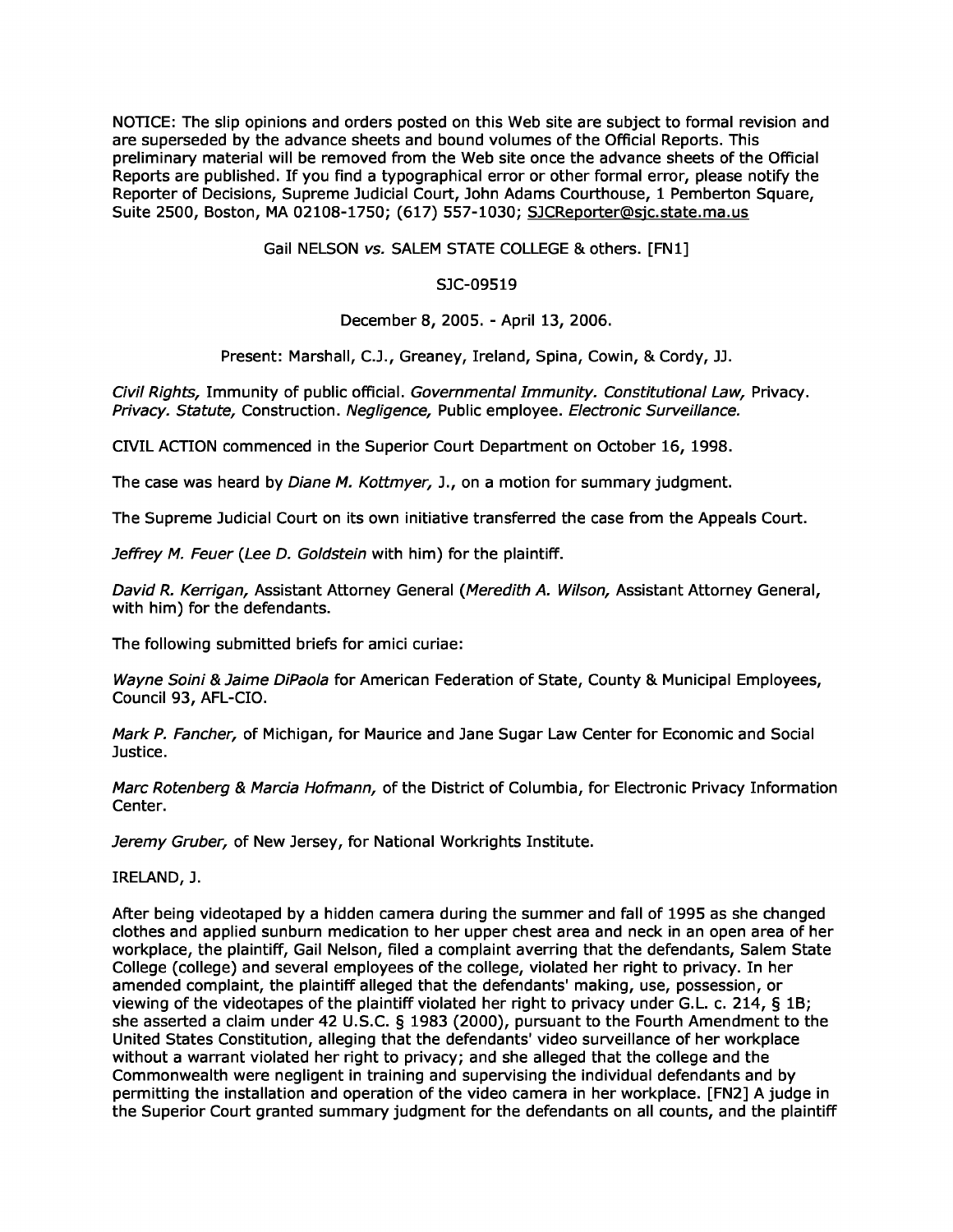appealed. We transferred the case to this court on our own motion. Because we conclude that all material facts have been established; that the plaintiff had no objectively reasonable expectation of privacy; that the defendants, public employees, are entitled to common-law immunity; that the law governing videotaping was not clearly established in 1995 and, thus, that there was no negligent supervision or training of the defendants' employees ; and that the defendants are entitled to judgment as a matter of law, we affirm. [FN3]

Facts. Because this is a fact-driven case, we present the relevant facts in detail, viewed in the light most favorable to the plaintiff.

In 1995, the plaintiff worked in the small business development center (SBDC), a program of the college . The plaintiff worked as a receptionist and an administrative assistant to the SBDC's director, the defendant Frederick Young. The SBDC offered counselling to persons interested in developing small businesses. The SBDC was open to the general public weekdays from 9 A.M. to 5 P .M ., and it served approximately 250 to 300 clients during the summer of 1995 .

The SBDC shared the office space with two other programs run by the college, the Downtown Center and the Salem State College Institute for Learning and Retirement (ILR) . The three programs employed six full-time employees, including the plaintiff; three part-time employees; and a number of volunteers. In addition, an ILR-sponsored program brought approximately fifty to sixty persons, and sometimes up to one hundred persons, to the office for weekly meetings .

All of the employees and some of the volunteers had keys to the office and were permitted to enter the office after regular business hours, as needed . While the plaintiff was employed by the SBDC in 1995, she did not know all of the people who were authorized to enter the office after regular business hours. Visitors were not required to stop at the reception desk before proceeding to the rear of the office.

The SBDC was located in downtown Salem on two floors at 197 Essex Street, a street containing small shops, which is closed to most vehicular traffic. The upstairs level of the office, a long, narrow rectangle, opened directly onto Essex Street . Its front wall was comprised of a large plate glass window and door. From the window on Essex Street or on entering the office, one could see three or four desks, including an unobstructed view of the plaintiff's desk .

[FN4]

Three-quarters of the way into the office, toward the rear along the left side, was another work area (the rear work area) where there was a desk and chair used by the ILR staff, including volunteers. No one could see into the rear work area from the street or from the left front portion of the office because it was separated from the front of the office by one of two six-foot high partitions.

Beyond the rear work area, at the far end of the office, there was a storage closet . However, due to the layout of the office and a five- to six-foot space between the office partitions, the rear work area was visible to employees, SBDC clients, ILR participants, and members of the general public who approached the partition from the front of the office or passed through the rear of the office to the storage closet or to the stairs leading to the office's only bathroom, a large meeting room, four locked private counselling offices, and an open work area where the computers and a photocopier were located .

Although the plaintiff's duties for the SBDC did not require her to be on the premises before 8:30 A.M. or after 5 P.M., Young was aware that, on occasion, the plaintiff arrived early or was in the office after hours, in part because she also did some volunteer work for the ILR . At times during the day, the plaintiff was alone in the office.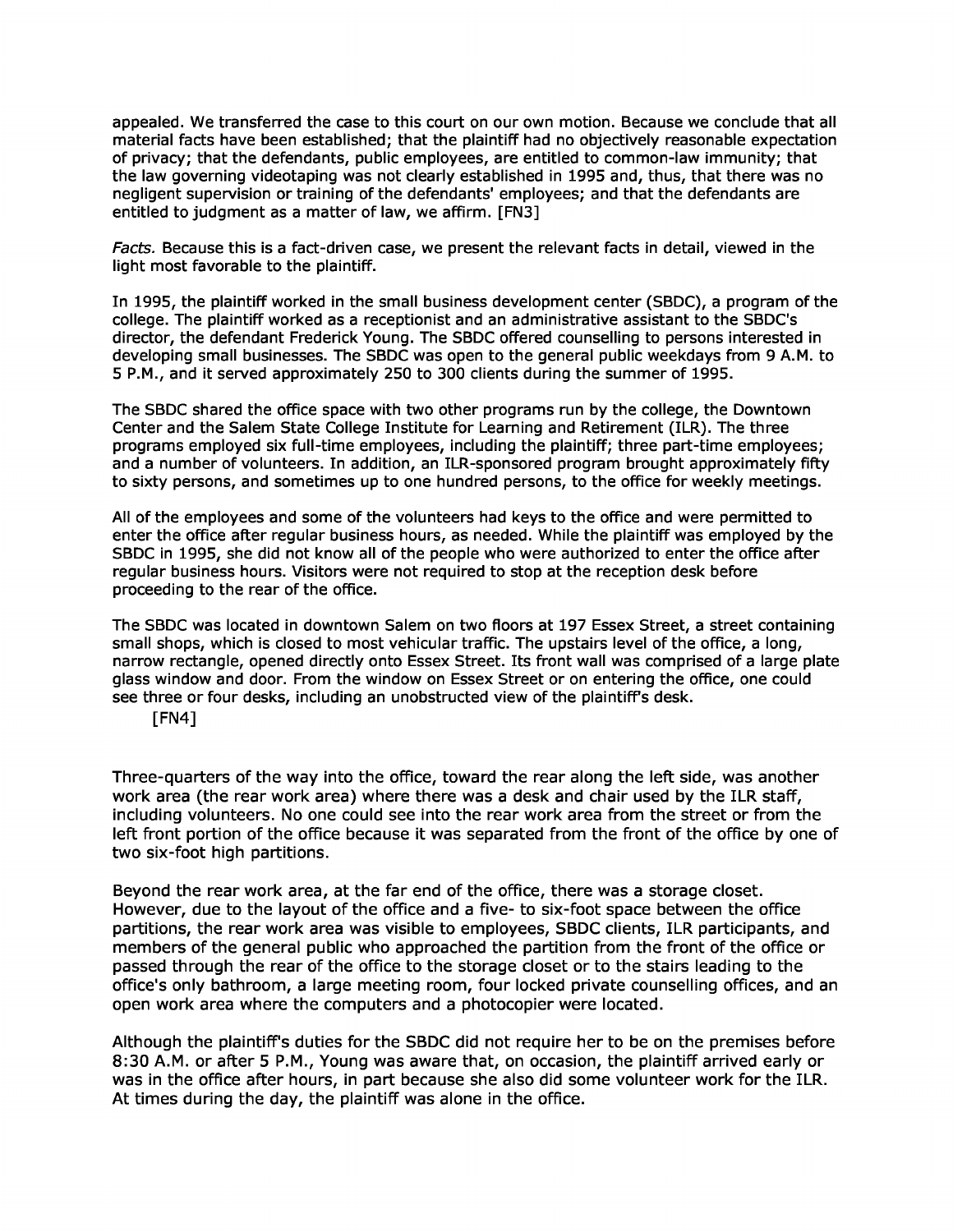On learning that a former client of the SBDC who was under investigation for alleged criminal activity had gained unauthorized access to SBDC after normal business hours, the defendants became concerned about security. They decided to install a hidden video camera in an emergency light fixture located on the rear wall of the office . [FN5] Although the defendants were concerned about unauthorized entries into the office after regular business hours, and although defendants Vincent O'Connell and Janice Fuller, the public safety officers employed by the college who were responsible for installing the video camera, could have set the camera to operate only after business hours, they programmed the camera to run twenty-four hours a day, seven days a week . Pointed at the front door, the camera recorded the length of the office, the large plate glass window, and the door. It also recorded part of the rear work area farthest from the storage closet . The camera could not record that part of the rear work area directly below it. There was no audio recording. The videotaping continued until at least the middle of August, 1995. [FN6]

For three weeks in July and August of 1995, the plaintiff had a severe sunburn on her chest and neck . Several times a day, including times when the front door was unlocked, she left the area of her own desk and went to the rear work area where she unbuttoned her blouse and applied a prescribed ointment. She did this when no one else was on the street-level floor or when no clients or visitors were expected, but while others may have been downstairs . On several occasions that summer, the plaintiff also changed clothes in the rear work area before and after regular business hours when no one else was in the office and the front door was locked. The plaintiff's activities were in the area under surveillance by the defendants, but the tape recordings that were preserved do not show any images of these activities. On the plaintiff's learning of the secret videotaping, this litigation commenced.

Analysis. 1. Standard of review. "The standard of review of a grant of summary judgment is whether, viewing the evidence in the light most favorable to the nonmoving party, all material facts have been established and the moving party is entitled to a judgment as a matter of law." Augat, Inc. v. Liberty Mut. Ins. Co., 410 Mass. 117, 120 (1991), citing Mass. R. Civ. P. 56(c), 365 Mass. 824 (1974). "An order granting or denying summary judgment will be upheld if the trial judge ruled on undisputed material facts and his ruling was correct as a matter of law." Commonwealth v. One 1987 Mercury Cougar Auto., 413 Mass. 534, 536 (1992), citing Community Nat'l Bank v. Dawes, 369 Mass. 550, 556 (1976) .

2. Section 1983 claim. [FN7] The plaintiff alleged that the defendants violated her Fourth Amendment right to privacy and asserted a claim under 42 U .S.C. § 1983 (2000) . The defendants raised a qualified immunity defense with respect to this claim . In the United States Court of Appeals for the First Circuit, qualified immunity claims have been evaluated under a three-part test:

"First, we ask whether, '[t]aken in the light most favorable to the party asserting the injury, ... the facts ... show the officer's conduct violated a constitutional right.' [Riverdale Mills Corp. v. Pimpare, 392 F.3d 55, 61 (1st Cir.2004) ].... If so, the second question is 'whether that constitutional right was clearly established at the time of the ... violation.' [Whitfield v. Melendez-Rivera, 431 F.3d 1, 7 (1st Cir.2005) ].... The third question is 'whether a reasonable officer, similarly situated, would understand that the challenged conduct violated the clearly established right at issue.' Riverdale Mills [Corp., supra ] at 61." (Citations omitted.)

Borges Colon v. Roman-Abreu, 438 F.3d 1, 18-19 (1st Cir.2006) .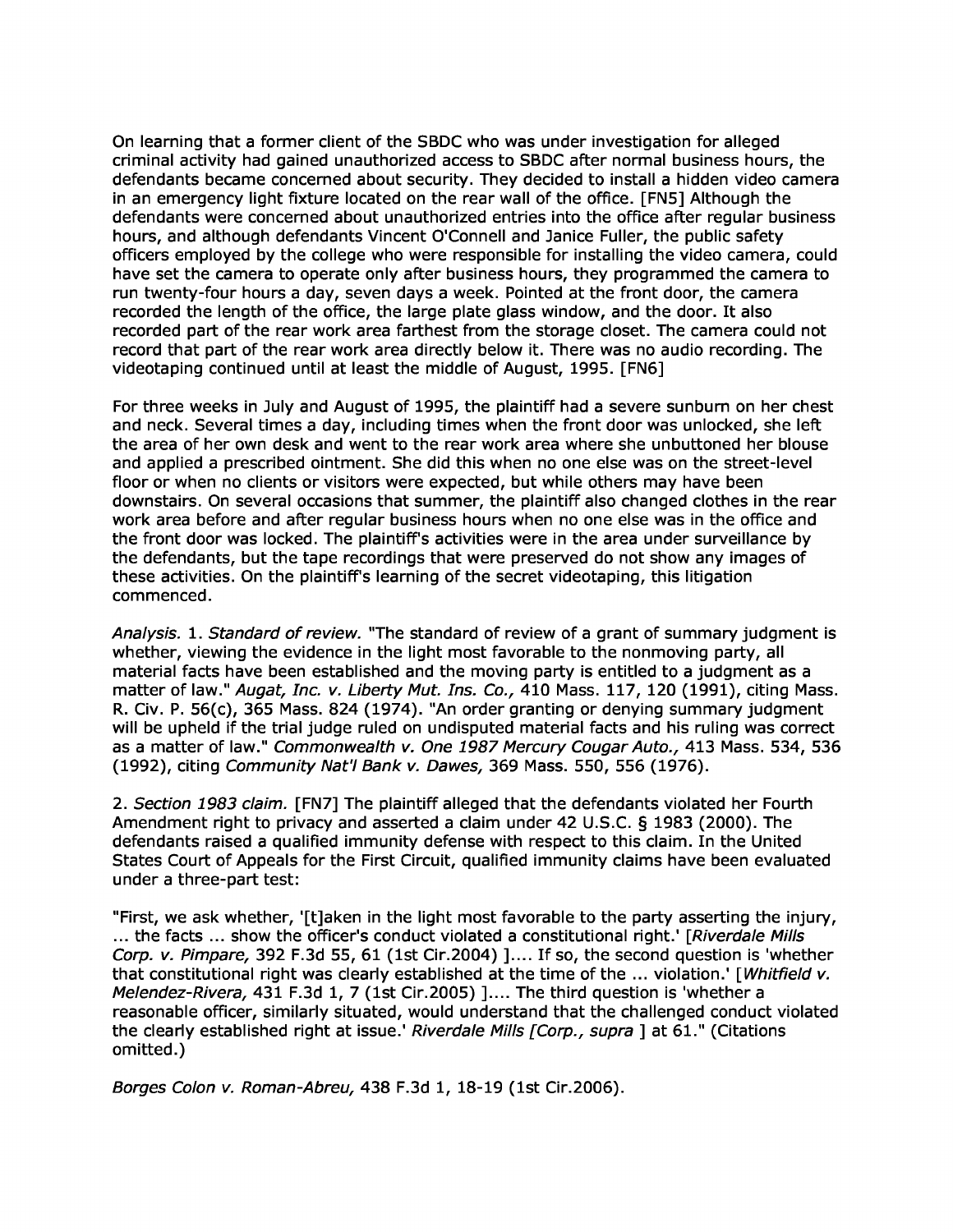Rather than grapple with the Fourth Amendment issue first, the judge, noting that "the constitutional issue ... is difficult and unresolved," first addressed the second prong of the qualified immunity test: whether the right was clearly established at the time of the alleged constitutional violation. The plaintiff argues that the judge was required first to consider whether a violation of a constitutional right had been established before addressing the remaining aspects of the qualified immunity test. There was no error.

As the motion judge noted, the requirement that courts analyze whether a violation of a constitutional right has occurred before discussing the second two elements of the qualified immunity defense has been the subject of debate in the United States Courts of Appeals . See, e.g., Abreu-Guzman v. Ford, 241 F.3d 69, 73 (1st Cir.2001); Kalka v. Hawk, 215 F.3d 90, 94-98 (D.C.Cir.2000) ; Wilkinson v. Russell, 182 F.3d 89, 102-103 n . **7 (2d** Cir.1999), cert. denied, 528 U .S. 1155 (2000) . The Supreme Court recently reaffirmed the appropriate inquiry regarding lower courts' determinations of qualified immunity in Brosseau v. Haugen, 543 U.S. 194, 197 (2004), quoting Saucier v. Katz, 533 U.S. 194, 201 (2001): "When confronted with a claim of qualified immunity, a court must ask first the following question : 'Taken in the light most favorable to the party asserting the injury, do the facts alleged show the officer's conduct violated a constitutional right?' " It did so despite concerns by the concurring Justices that the Saucier rule might unnecessarily create constitutional law that is insulated from Supreme Court review. See Brosseau v. Haugen, supra at 202 (Breyer, J., concurring) . The rule requiring that courts examining qualified immunity address the constitutional issue first therefore remains in effect. See Borges Colon v. Roman-Abreu, supra at 19 ("The Supreme Court has instructed us, generally, to analyze the first prong first, even if the outcome of one of the other prongs might end the inquiry"); Bellville  $v$ . Northboro, 375 F.3d 25, 30 (1st Cir.2004) (same). See also Littles v. Commissioner of Correction, 444 Mass. 871, 878 (2005) ("threshold question is whether a constitutional right has been violated; if so, the inquiry shifts to whether the right was ... clearly established"); Gutierrez v. Massachusetts Bay Transp. Auth., 437 Mass. 396, 403-404 (2002) (discussing two-part inquiry established in the Saucier case).

However, before the United States Supreme Court made clear its requirement for Federal courts, the United States Court of Appeals for the First Circuit noted that "the rule stating that the first prong must be performed before the rest of the qualified immunity analysis is not completely inflexible . The purpose of starting with the first prong is to aid in law elaboration ... [and] where the claim depends on a 'kaleidoscope of facts not yet fully developed,' the law elaboration function is not well served ...." Riverdale Mills Corp. v. Pimpare, supra at 62, quoting Dirrane v. Brookline Police Dep't, 315 F.3d 65, 69-70 (1st Cir.2002) . Particularly, in cases where, as here, a State court judge is presented with a difficult and unresolved issue of Federal constitutional law and the defendant raises a qualified immunity defense, the judge may exercise discretion and determine that fully resolving the constitutional issue is unnecessary to decide the underlying qualified immunity defense. See, e.g., Rosenberger v. Kootenai County Sheriff's Dep't, 140 Idaho 853, 858 (2004) (assuming constitutional violation, rather than resolving constitutional issue) . Indeed, an "unresolved" constitutional right, like the one presented in this case, cannot be "clearly established," as required under the second prong of the qualified immunity test . See, e.g., Wilson v. Layne, 526 U.S. 603, 614-615 (1999) ("clearly established" means contours of right sufficiently clear in light of preexisting law) . In this case, we conclude that the judge appropriately exercised her discretion by first deciding that, at the time of the defendants' conduct, any constitutional right the plaintiff could claim had been violated was not clearly established .

That said, we recognize that there is, in fact, considerable uncertainty concerning any constitutionally-based protection from secret surveillance by public officials in the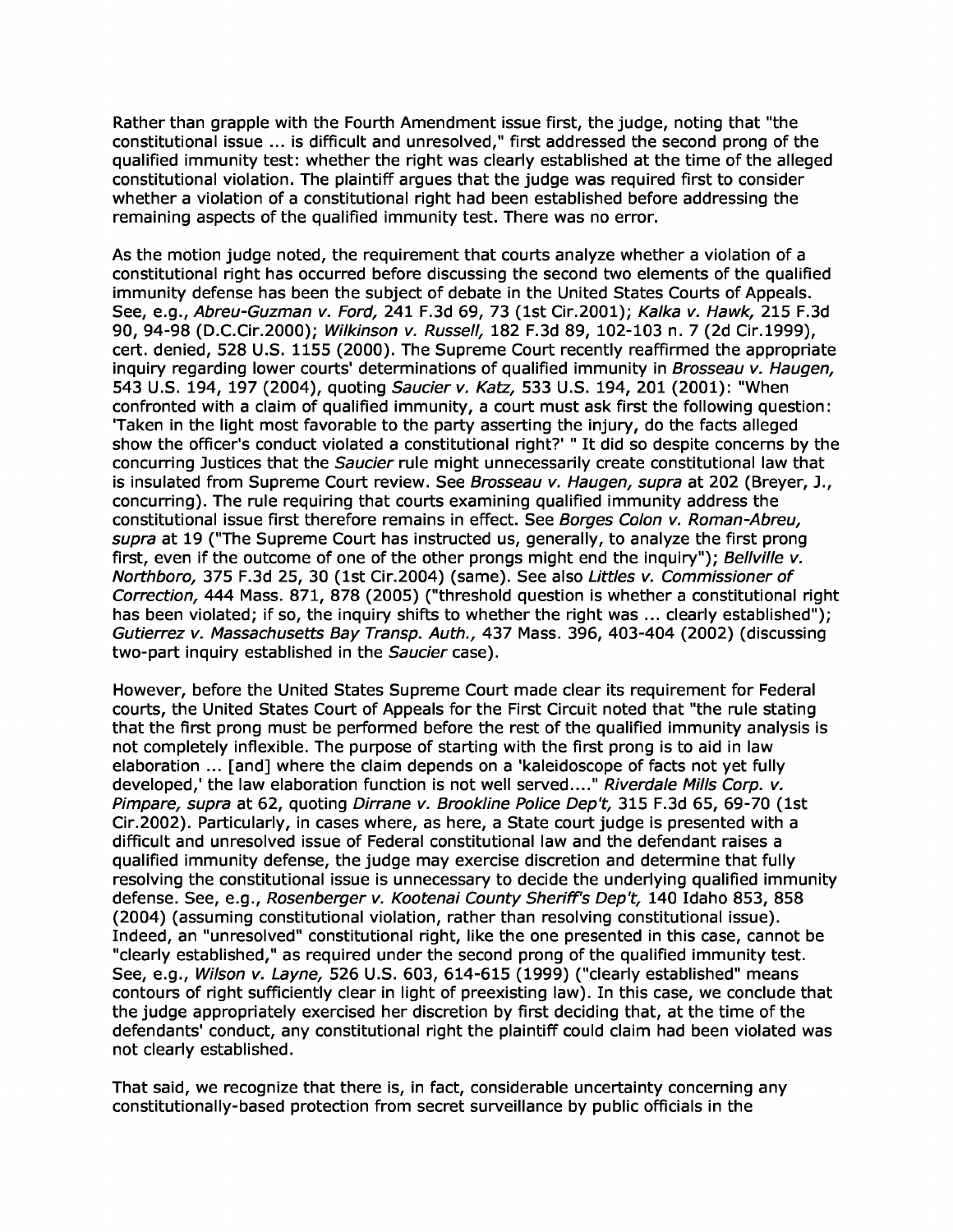workplace. We therefore address the issue to provide public officials with clarity as to the bounds of permissible official conduct. See Wilson v. Layne, supra at 609.

## 3 . The constitutional right to privacy.

"Intrusions upon personal privacy do not invariably implicate the Fourth Amendment. Rather, such intrusions cross the constitutional line only if the challenged conduct infringes upon some reasonable expectation of privacy. See Smith v. Maryland, [442 U.S. 735, 740 (1979) ]. To qualify $[j]$  ... a privacy expectation must meet both subjective and objective criteria : the complainant must have an actual expectation of privacy, and that expectation must be one which society recognizes as reasonable" (citations omitted) .

Vega-Rodriguez v. Puerto Rico Tel. Co., 110 F.3d 174, 178 (1st Cir.1997) . We assume, based on the plaintiffs actions to protect her privacy in the office and her privacy claim itself, that she had an actual expectation of privacy . We turn, then, to the objective reasonableness of her asserted expectation .

This inquiry is fact-specific, and although the United States Supreme Court "has not developed a routinized checklist that is capable of being applied across the board," id., several factors, such as "the Framers' intent, the uses to which an individual has put a location, and society's understanding that certain areas (say, a person's home) deserve heightened protection from government intrusions," aid in our analysis. Id. "Generally speaking, business premises invite lesser privacy expectations than do residences." Id. However, "deeply rooted societal expectations foster some cognizable privacy interests in business premises ." Id. at 178-179. These deeply rooted societal expectations notwithstanding, "persons cannot reasonably maintain an expectation of privacy in that which they display openly." Id. at 181. In light of the facts of this case, there was no objectively reasonable expectation of privacy in the plaintiff's workplace .

We substantially agree with the judge's summary of the record, which is consistent with the facts of the over-all summary judgment record viewed in the light most favorable to the plaintiff. The plaintiff, however, challenges the judge's characterization of the location of the videotaping as an "open work area," arguing that the judge impermissibly relied on facts contested by the plaintiff. The record belies this claim .

It was undisputed by the plaintiff that the office where she worked was open to the public throughout the day; that patrons were not required to check in; and that even when the door was locked, the numerous volunteers and employees could access the office with keys in their possession . Many people, including nonemployees whom the plaintiff did not know, had access to the office. Moreover, although there was no physical evidence of the recording of the private acts of the plaintiff, the judge assumed that the plaintiff engaged in the acts, and that she did so both when no one else was in the building and when people were. However, even if the plaintiff thought she was alone, there was no absolute guarantee, including when she locked the door to apply her medication or change her clothes for the evening. The office was public.

The testimony and photographic depictions of the office's physical layout also are consistent with the judge's description. The office was located on a busy commercial street, which was open to pedestrian traffic only . The front window of the office was large, and encompassed the entire front wall. It provided passersby a full view of the interior of the office, including the plaintiffs desk and other individuals in the office .

The space behind the two partitions where the plaintiff changed was no more private; it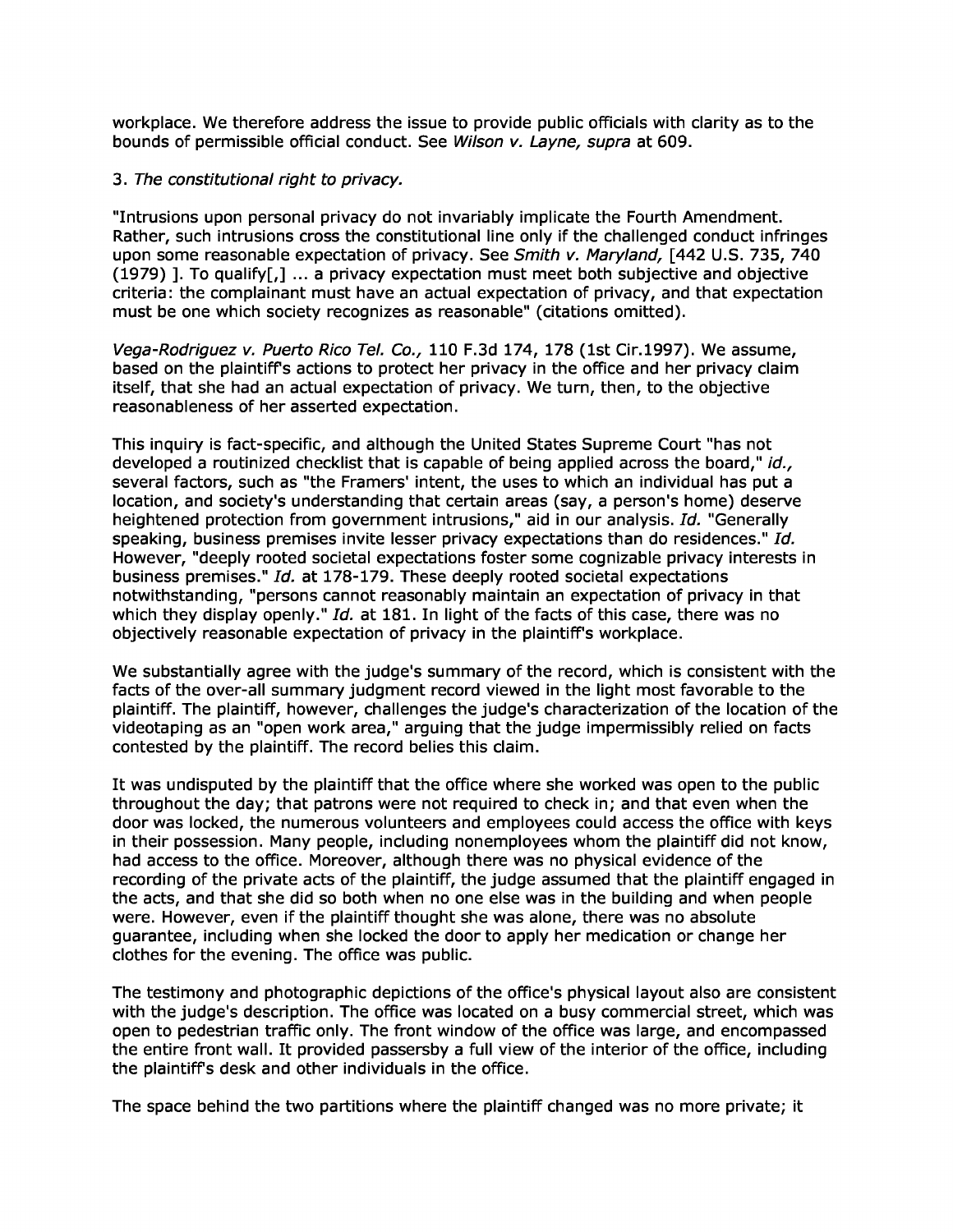lacked a door and had an opening in the left rear quadrant that was the approximate width of a desk. It was located near the stairs, which visitors and employees often used to go to the restroom or to access various services provided by the SBDC. The space was not enclosed, and could be entered at any time by any one in the center, without prior notice . This description of the office, by any reasonable interpretation, constitutes an "open work area."

Despite all of the plaintiff's efforts discreetly to conduct acts of a very personal and private nature in the office, in this case, there was no objectively reasonable expectation of privacy . Because we find that the facts, both as alleged by the plaintiff and, where disputed, viewed in the light most favorable to her, fail to state a violation of a constitutional right, we affirm summary judgment for the defendants.

We pause here to add that there is no question the defendants' twenty-four hour video surveillance of the entire office was unnecessarily broad for the limited investigation of alleged criminal activity occurring in the office after hours. However, contrary to the plaintiffs assertions, this case does not give rise to the kind of privacy concerns noted in dicta in Vega-Rodriguez v. Puerto Rico Tel. Co., supra at 180 n. 5 (cautioning that "cases involving the covert use of clandestine cameras, or cases involving electronically-assisted eavesdropping," may implicate the Fourth Amendment) . As we have discussed, the office, including the space behind which the plaintiff sought refuge to change her clothes and apply sunburn ointment, was open to the public. The office was not limited to the plaintiff's exclusive use, and the over-all public exposure of the physical layout abrogated any expectation that her actions, while in the office, would be private. See generally id. at 179-180, and cases cited (noting that where the work area in question is not given over to an employee's exclusive use, this factor militates against an objectively reasonable expectation of privacy) . Cf. United States v. Taketa, 923 F .2d 665, 673 (9th Cir.1991) (finding reasonable expectation of privacy in locked, private office). Although, unlike the plaintiffs in the Vega-Rodriguez case, the plaintiff lacked notice of the defendants' surveillance of the office, the facts of this case, including the explicitly public nature of the work conducted by the SBDC and the ready visual and physical access that was afforded the public, all employees (including management) and volunteers, by the SBDC, abrogated any objectively reasonable expectation of privacy. See, e.g., Vega-Rodriguez v. Puerto Rico Tel. Co., supra at 180 (Fourth Amendment does not preclude "management from observing electronically what it lawfully can see with the naked eye") . We now turn to the remaining issues of the case.

4. General Laws c. 214,  $\zeta$  1B. The plaintiff asserts that the defendants, in their individual capacities, violated her statutory right to privacy found in G.L. c. 214, § 1B, which provides that "[a] person shall have a right against unreasonable, substantial or serious interference with his privacy ." To sustain a claim for invasion of privacy, the invasion must be both unreasonable and substantial or serious. See Schlesinger v. Merrill Lynch, Pierce, Fenner & Smith, Inc., 409 Mass. 514, 517-519 (1991). The plaintiff must show that there was a "gathering and dissemination of information which [she contends] was private." Dasey v. Anderson, 304 F.3d 148, 154 (1st Cir.2002). For the purposes of this appeal, we assume that there was a gathering and dissemination of private information, and we conclude, as did the judge, that the defendants are entitled to common-law immunity .

The plaintiff, relying on Breault v. Chairman of the Bd. of Fire Comm'rs of Springfield, 401 Mass. 26 (1987), cert. denied sub nom. Forastiere v. Breault, 485 U.S. 906 (1988), and Spring v. Geriatric Auth. of Holyoke, 394 Mass. 274 (1985), argues that the defendant public employees cannot be immune from tort liability because public employees are liable for intentional torts; the Massachusetts Tort Claims Act (Act), G .L. c. 258, abrogates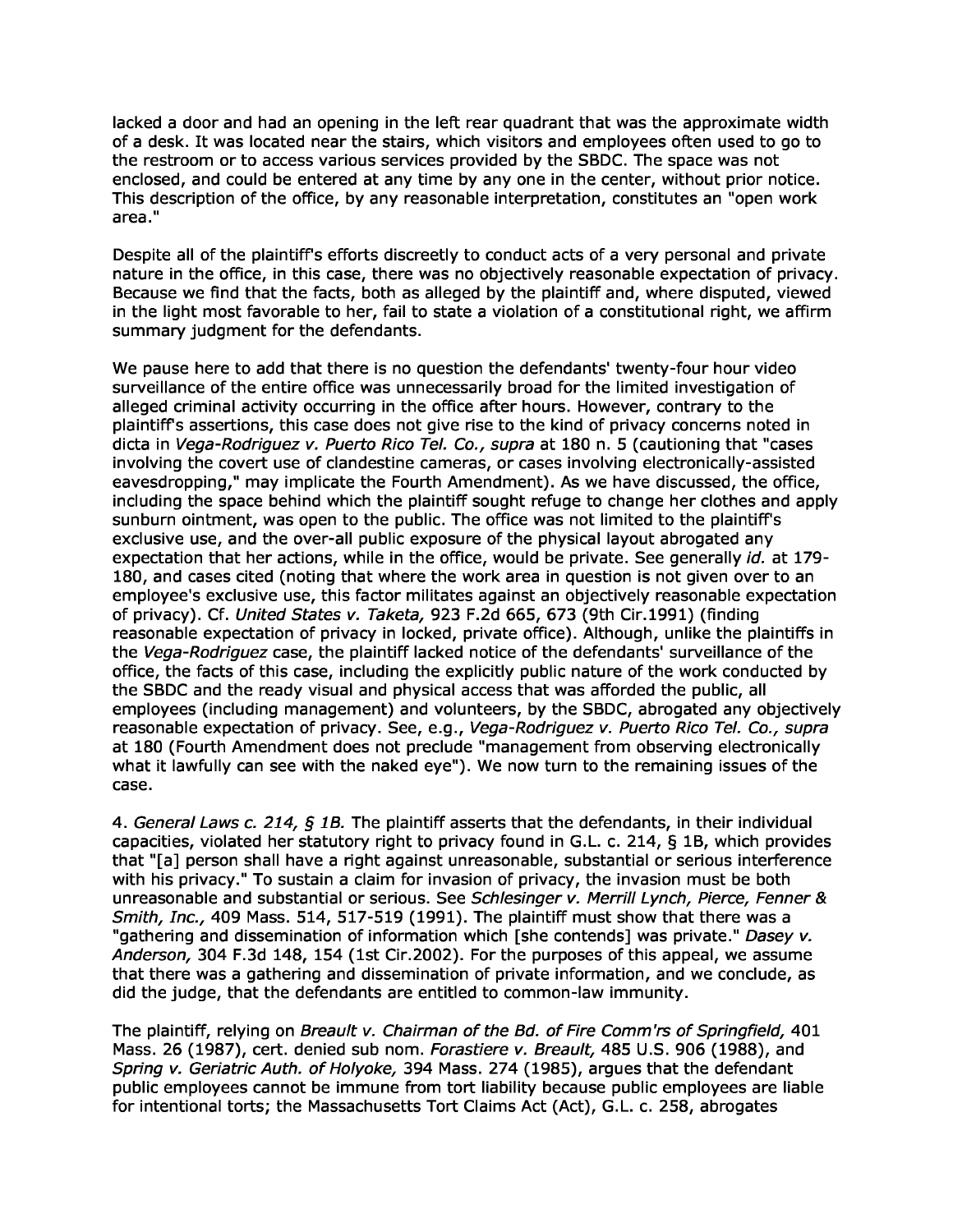common-law immunity; and the Act provides for an exemption from liability only in narrow circumstances, which are not applicable here. These arguments are based on a misunderstanding of the relevant authority and improperly conflate common-law immunity and the discretionary function exemption found in G.L. c. 258,  $\S$  10 (b).

The Act, enacted in 1978, created a cause of action against public employers for the negligent or wrongful acts or omissions of their employees acting within the scope of their employment, thus abrogating the doctrine of governmental immunity. [FN8] See G.L. c. 258, § 2. See generally Glannon, The Massachusetts Tort Claims Act: Analysis and Update, 75 Mass. L.Rev. 52 (1990) . Intentional torts are expressly exempted from the Act, and therefore a public employer cannot be sued for its employee's intentionally tortious conduct . See G.L. c. 258, § 10 (c). Thus, public employees may be personally liable for their intentionally tortious conduct under G.L. c. 214, § 1B. See Spring v. Geriatric Auth. of Holyoke, supra at 286 n. 9. At common law, however, a public official, exercising judgment and discretion, is not liable for negligence or other error in the making of an official decision if the official acted in good faith, without malice, and without corruption. See Duarte v. Healy, 405 Mass. 43, 50 n. 5 (1989); Breault v. Chairman of the Bd. of Fire Comm'rs of Springfield, supra at 34; Gildea v. Ellershaw, 363 Mass. 800, 820 (1973).

In this case, the individuals named in the G.L. c. 214, § 1B, claim are being sued only in their individual capacities, and therefore, the Act, and its relevant discretionary function exemption as to public employers, does not apply. [FN9] See South Boston Betterment Trust Corp. v. Boston Redevelopment Auth., 438 Mass. 57, 69 (2002) (citing G.L. c. 258, § 10 [c ], Act does not apply where mayor sued in individual capacity for individual tort). Thus, we apply the doctrine of common-law immunity to the plaintiffs claim .

The *Duarte* case provides a useful analogy. There, the city manager and fire chief, who subjected new fire fighter probationary recruits to random urinalysis tests, were shielded from G .L. c. 214, § 1B, liability under the doctrine of common-law immunity because their conduct was within their discretion as public officials, and they were acting in good faith . Similarly, here, the defendants, as public employees responsible for investigating criminal activity on the college campus, acted within their discretion by implementing an investigatory policy to use a surveillance camera where suspected criminal activity was taking place. Further, as the judge concluded, there is no evidence in the record from which a jury could infer that the defendants acted in bad faith or with malice . The record illustrates that at all times, the defendants believed they were videotaping in a public space ,

[FN10] and they were mindful of the Fourth Amendment implications of their actions . Because they acted in good faith, engaging in activity that was within their discretion, they are shielded from liability by the doctrine of common-law immunity. Cf. Breault v. Chairman of the Bd. of Fire Comm'rs of

Springfield, supra at 33 n. 7 (common-law immunity not applicable to intentional ministerial acts of defendants) .

5. Negligent supervision. The plaintiff's final argument is that the defendants negligently failed to supervise and train their employees such that they committed gross violations of her privacy. To prevail on her negligent training claim, it is not enough for the plaintiff to show deficiencies in the training program . A causal relationship between any breach of duty and the harm suffered by the plaintiff is an essential element of her claim. See Jean W. v. Commonwealth, 414 Mass. 496, 511 (1993) (Liacos, C.J., concurring). The judge concluded that because the law of privacy governing the videotaping conducted by the defendants was not clearly established when the videotaping occurred, the plaintiff will be unable to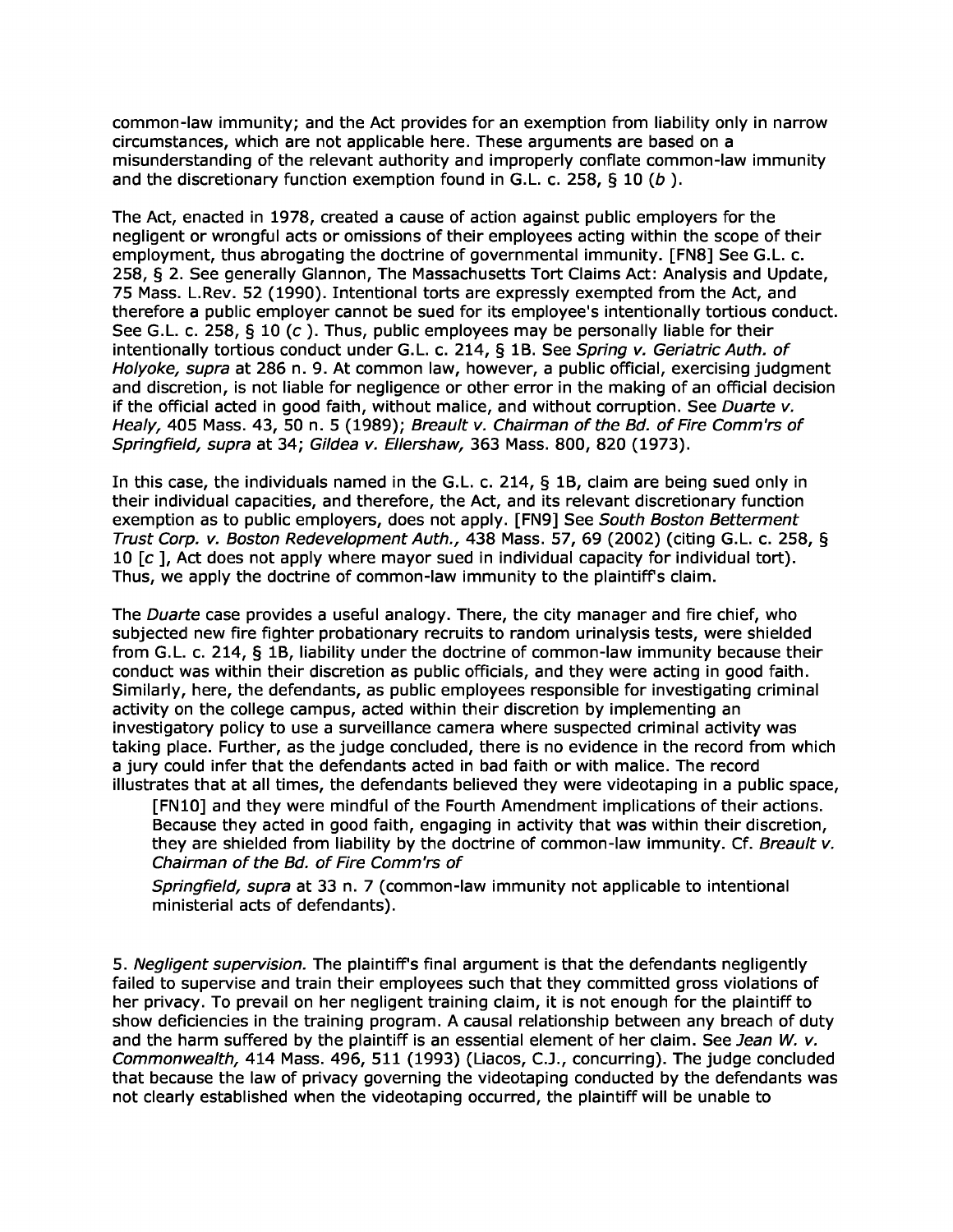establish any causal relationship between deficiencies in the training program and any violations of her rights. We agree.

The judge discussed and distinguished all of the case law available at the time of the defendants' conduct, including the cases relied on by the plaintiff in this appeal . Compare O'Connor v. Ortega, 480 U.S. 709 (1987) (reasonable expectation of privacy in unshared desk and file cabinets where personal items stored); United States v. Taketa, 923 F.2d 665 (9th Cir.1991) (reasonable expectation of privacy against surreptitious video surveillance by drug enforcement agents in office reserved for defendant's exclusive use); State v. Bonnell, 75 Haw . 124 (1993) (reasonable expectation of privacy against covert video surveillance of employee break room); State v. Thomas, 642 N.E.2d 240 (Ind.Ct.App.1994) (prolonged video surveillance conducted from non-public vantage-point violated camp store operator's reasonable expectation of privacy), with the facts of this case . [FN11] The judge concluded, and we agree, that the dearth of analogous case law on the subject at the time, the conflicting conclusions reached by various courts, and the plaintiff's inability to cite controlling authority before (or after) 1995 illustrates that the issue was unresolved .

Based on this lack of notice and the status of the law at the time of the conduct in question, the plaintiff will be unable to show that had the officers been properly trained they would not have made the decision to install the video camera in the office . Therefore, as to the plaintiff's negligence claim, the grant of summary judgment is also affirmed .

Conclusion. For the foregoing reasons, we affirm the grant of summary judgment in favor of the defendants on all claims.

## **So ordered**.

FN1. Board of trustees of Salem State College (college); the Commonwealth; Nancy D. Harrington, individually and as president of the college; Stanley P. Cahill, individually and as vice-president of the college; Brian C. Pray, individually and as director of public safety for the college; Margaret L. Bishop, individually and as dean of the college; Frederick H. Young, individually and as director of the small business development center of the college; Janice Fuller, individually and as a public safety officer of the college; and Vincent O'Connell, individually and as a public safety officer of the college .

FN2 . The plaintiff does not dispute the judge's conclusion that she conceded her claim under 42 U.S.C. § 1983 (2000) as to the Commonwealth, the college, the board of trustees of the college, or the individual defendants in their official capacities . The judge also noted that the plaintiff conceded that her invasion of privacy claim did not lie against the Commonwealth, the college, the board of trustees, and the individual defendants in their official capacities by reason of G.L. c. 258,  $\frac{5}{10}$  (c), which provides that G.L. c. 258, §§ 1-8, do not apply to claims arising out of "an intentional tort, including ... invasion of privacy." Neither issue was raised on appeal. They are therefore waived. See Mass. R.A.P.  $16(a)(4)$ , as amended, 367 Mass. 921 (1975).

FN3 . We acknowledge the amicus briefs of the American Federation of State, County, and Municipal Employees, Council 93; the Electronic Privacy Information Center; the Maurice and Jane Sugar Law Center for Economic and Social Justice ; and the National Workrights Institute in support of the plaintiff.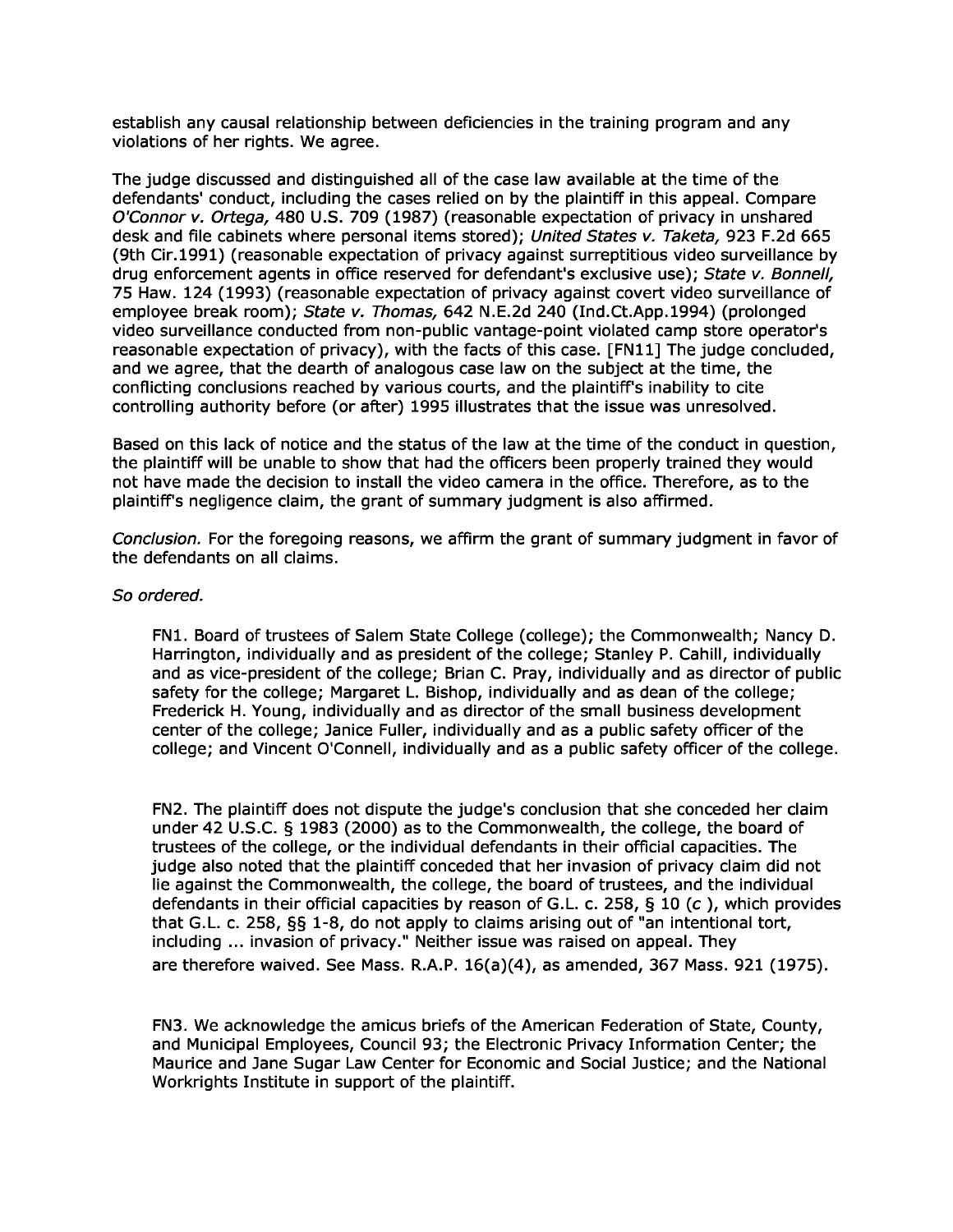FN4 . During the daylight hours, the sun made it difficult, and sometimes impossible, to see into the office from the street.

**FN5 .** The final decision as to the conduct of the investigation rested with defendant Brian Pray, the director of the college's department of public safety . Dean Margaret Bishop, Young, and two public safety officers employed by the college, Vincent O'Connell and Janice Fuller, participated in Pray's decision to use videotape surveillance in the investigation. Pray signed the "Application for Covert Video Surveillance" submitted by Officer O'Connell. The application stated, "I hereby state and affirm that the area to be videoed is a public area, or an area that the public has right of access . To the best of my knowledge such surveillance is in accordance with State and local laws

and does not violate any provisions of the Fourth Amendment to the Constitution or other Federal Acts."

FN6 . The defendants Young, Fuller, and O'Connell devised a system for recycling the videotapes used for conducting the surveillance whereby Young sent the recorded videotapes to the officers through intercampus mail and, on Young's request, the officers sent him blank videotapes for further recording . There were apparently three videotapes in use at any one time (one in the video cassette recorder, one in the officers' possession, and one en route to Young) . After each videotape was viewed, it was erased and reused, and therefore only one or two videotapes of the surveillance of the office existed at the time the plaintiff filed her action.

FN7 . The plaintiff alleges a violation of art . 14 of the Massachusetts Declaration of Rights. However, with the exception of a lengthy quote from Commonwealth v. Blood, 400 Mass . 61 (1987) (denial of motion to suppress evidence obtained during warrantless wiretapping set aside), she advances only a claim under the Fourth Amendment to the United States Constitution. The plaintiff's brief in regard to the art. 14 violation does not rise to the level of adequate appellate argument, and accordingly, we limit our discussion to the Fourth Amendment. See Commonwealth v. Barros, 435 Mass. 171, 178 n. 10

FN8 . Where the discretionary action of a public employee exposes a public employer to tort liability under the Act, the Act exempts the employer from liability under G .L. c. 258, § 10 (b ), provided that the employee's action was discretionary and based on considerations of public policy. See Sena v. Commonwealth, 417 Mass. 250, 255-256 (1994), quoting Harry Stoller & Co. v. Lowell, 412 Mass. 139, 141 (1992).

FN9 . The plaintiff has conceded that the Commonwealth, the college, the board of trustees, and the individual defendants in their official capacities are immune from intentional tort claims under G.L. c. 258,  $\S$  10 (c), which specifically lists invasion of privacy as a type of intentional tort. See note 2, supra.

 $(2001).$